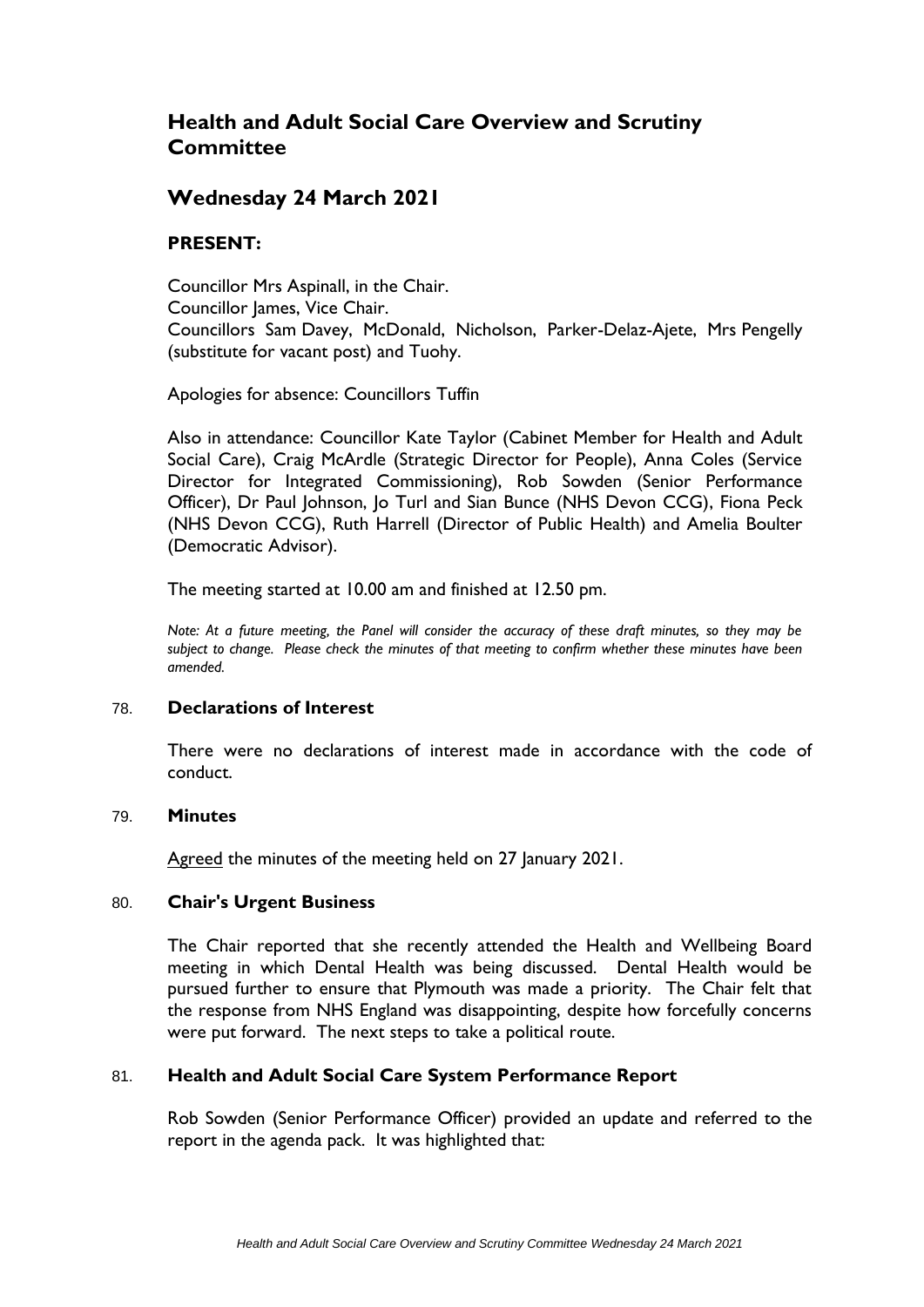- there had been an increase in outbreaks within care home settings which peaked at the end of Jan but pleased to report that the numbers were now lower, however outbreaks were still happening;
- referral to treatment time pressures reports a decline in the percentage of people seen within 18 weeks;
- there were positive outcomes for people that have receive reablement.

Questions from members related to referral to treatment times and whether a breakdown on specialisms could be provided so that the committee would have a greater understanding on the largest impacts on waiting times for residents.

The Committee noted the Health and Social Care System Performance Report.

## 82. **General Practice Update and Econsult**

Dr Paul Johnson, Jo Turl and Sian Bunce (NHS Devon CCG) were present for this item and referred to the report in the agenda pack. This report sets out progress made in respect of the Plymouth Primary Care Prospectus, Devon System Primary Care Strategy and additional information requested by the committee concerning the use of the e-consult online consultation system.

The vision was that primary care in Devon would offer each local community a wide and flexible range of information, support and services to enable people to live happy healthy lives.

To do this, they must address a number of challenges. Increasing demand, difficulties in recruitment and retention, estates and IT. The strategy outlines five priorities that will revolutionise general practice. The 5 Pillars are:

- Better Access
- Workforce
- Population Health Management
- Primary Care Networks
- Infrastructure

Questions from Members related to:

- The concerns that Healthwatch shared with the committee on Econsult and what was on the horizon to make Econsult more user friendly?
- The number of GPs and have we lost any GPs?

The Committee welcomed the opportunity to view before the launch on digital inclusion.

The Committee noted the General Practice Update and Econsult.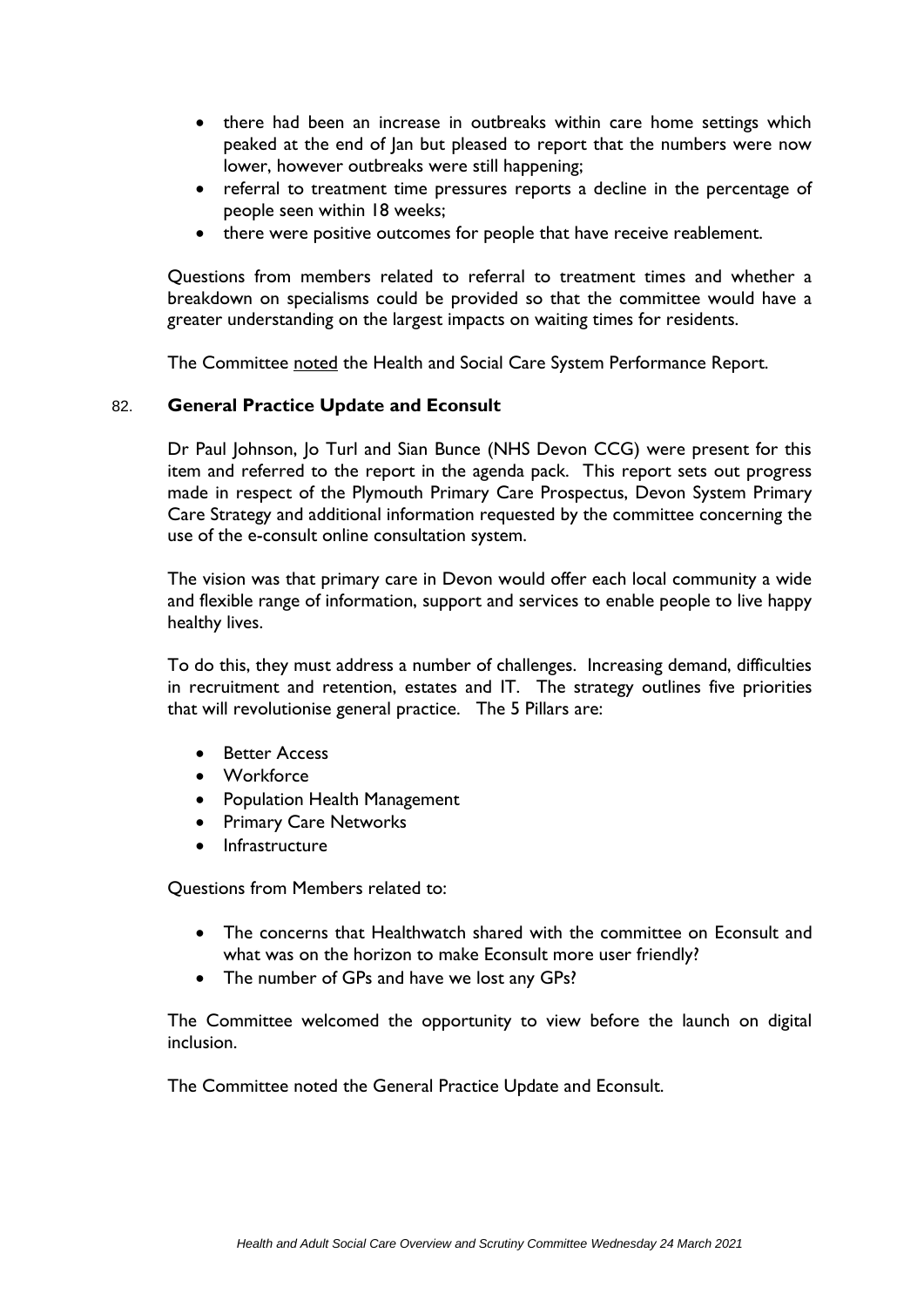## 83. **Restoration and Recovery of Services**

Fiona Peck (NHS Devon CCG) was present for this item. It was highlighted that the report provides an update on the NHS Devon CCG programme for Elective Care Restoration, as part of the Devon Phase 3 Restoration Plans. The national Phase 3 guidance (Third Phase of NHS Response to COVID19, dated 31 July 2020) set out an expectation that systems would restore elective activity to:

- 90% of 19/20 levels by October for elective inpatient, day case and outpatient procedures
- 100% of 19/20 levels of MRI, CT and endoscopy procedures (by October)
- 100% of last year's levels for new and follow-up outpatients

The Elective Care Cell has been broken into 4 workstreams to support the delivery of the Phase 3 and Adapt & Adopt:

- Management of GP referral processes
- Pathway development and GP and patient communication
- Outpatients
- Surgical Restoration

This programme focusses on the following priorities and this is incorporated into the Elective Care Cell's workstreams for delivery:

- Theatres Prepare regional core principles based on national Infection Prevention Control (IPC) guidelines to support systems with practical implementation of relevant measures, including lessening PPE and Cleaning requirements and enabling local decision making to downgrade PPE according to risk.
- CT MRI Prepare regional core principles based on national IPC guidelines to support systems with practical implementation of relevant measures.
- Endoscopy Prepare regional core principles based on national IPC guidelines to support systems with practical implementation of relevant measures, including settling time on COVID negative AGP.
- Outpatient Prepare regional core principles based on national IPC guidelines to support systems with practical implementation of relevant measures. For outpatient transformation, adapt and adopt work complements and helps with rapid implementation of the existing National Outpatient Transformation Programme.
- There are targets to be delivered against each of these priorities and the CCG is required to report weekly to NHSEI against all of these targets.

Questions from members related to the elective work stream and who sets the priority? A breakdown of elective surgery and waiting list for each specialism would be useful information for this committee to receive.

The Committee noted the update on the Restoration and Recovery of Services and agreed to receive a further update in July 2021.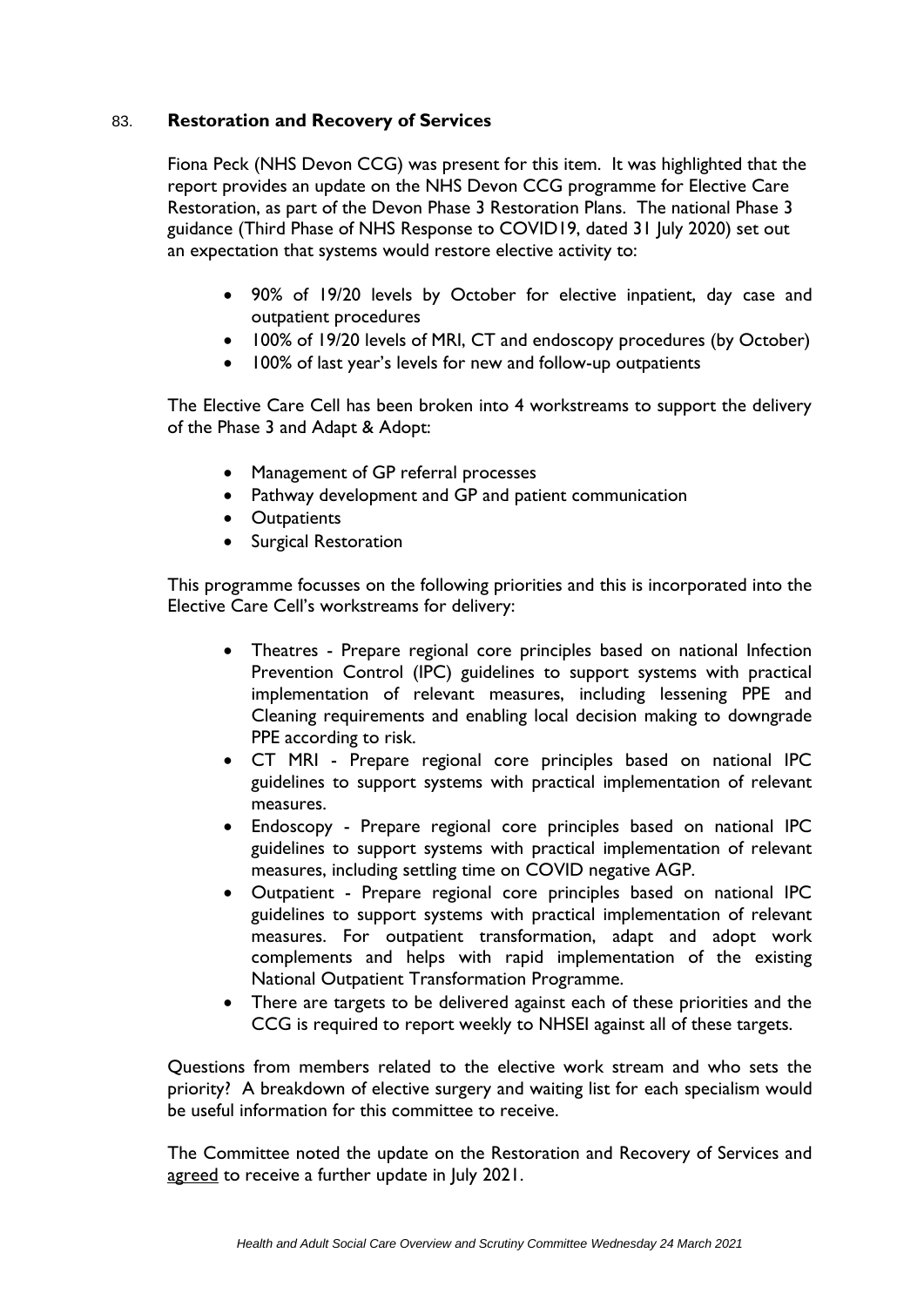## 84. **Covid and the impact on health inequalities**

Ruth Harrell (Director of Public Health) provided an update and reported that that covid-19 has an unequal impact across the population and that this reports aims to highlight the inequalities caused by covid-19. The direct impacts of the disease have been analysed in detail and the causal factors can be summarised as:

- **•** increased exposure
- increased susceptibility (to harmful impacts)
- access to (or making use of) healthcare

The following factors have been found to be very important in identifying risk of poor outcomes from covid-19:

- Age
- $s = Sex$
- **•** Deprivation
- **Ethnicity**

Plymouth has been hit relatively lightly by covid19. The exact reasons for this were likely to be linked to the willingness of people to be tested, to self-isolate and to pass on information about their contacts, and of workplaces, schools etc to stick to covid secure measures to reduce spread; in short, complying with the measures. Everyone did their bit to keep Plymouth safe.

In terms of cases, there was a slight gradient with deprivation, with a slightly higher proportion of cases in the more deprived populations. However, this was slight and may well be skewed by age; younger people were more likely to have to be out and about working, in lower paid and less stable work.

Plymouth's population was mostly white British and so it is difficult to identify any trends in BAME groups from our limited data. However, we would anticipate that the nationally observed trends were likely to be followed.

There were many indirect impacts of covid-19 and they can be summarised as; Impacts on…

- Mental health and wellbeing
- Health behaviours (smoking, alcohol, diet and physical activity)
- Lived experience (especially for vulnerable groups and potential increases in childhood trauma)

Impacts of changes to…

- Access to healthcare (reduced screening and diagnosis, delayed care)
- Income (recession leading to unemployment and more unstable work)
- School and education (impact of learning from home)
- Built and natural environment (this has been a positive, with green spaces throughout the city being used more to support wellbeing)